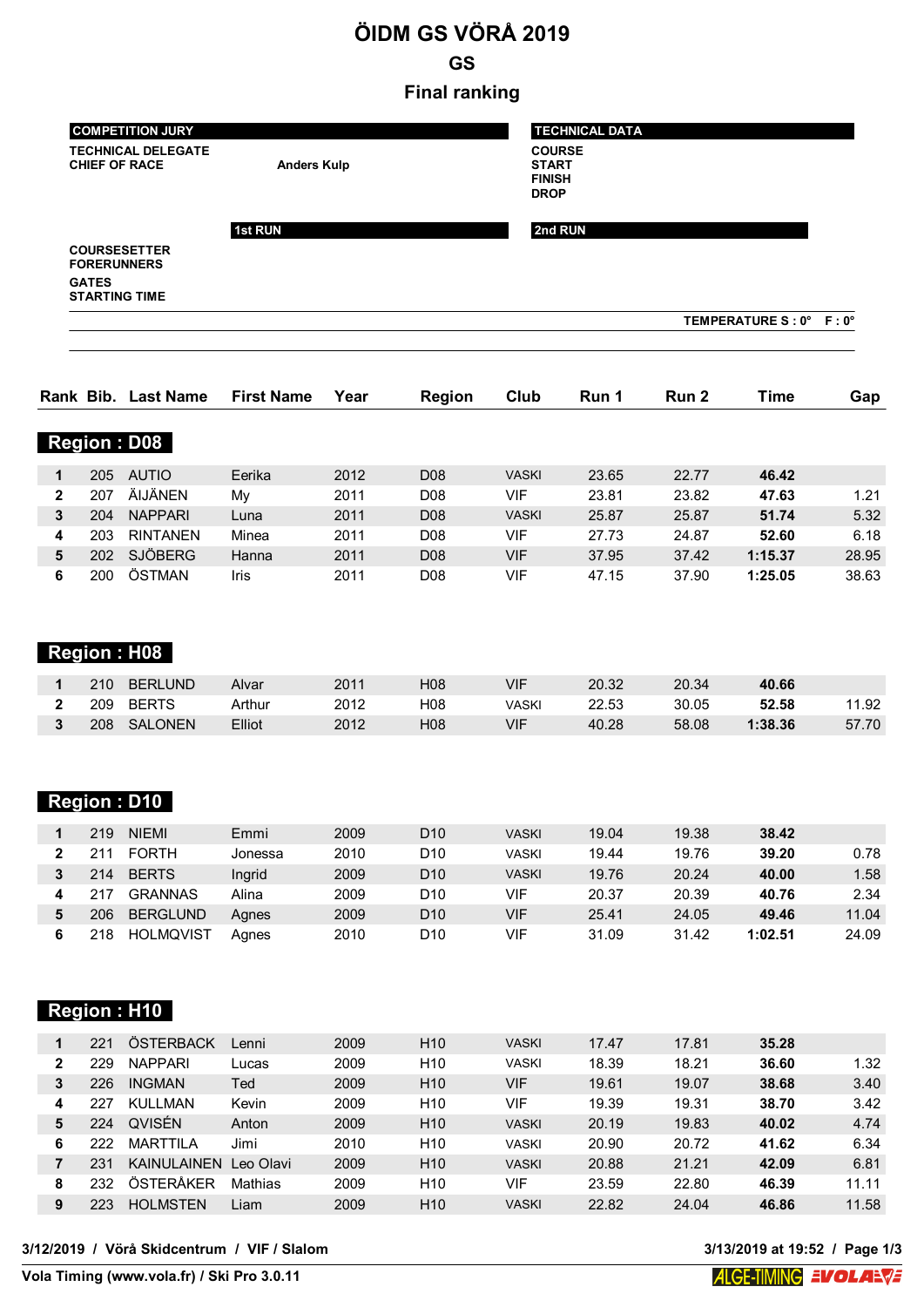**ÖIDM GS VÖRÅ 2019 GS Final ranking**

|    |     | Rank Bib. Last Name | <b>First Name</b> | Year | Region          | Club | Run 1 | Run 2 | Time  | Gap   |
|----|-----|---------------------|-------------------|------|-----------------|------|-------|-------|-------|-------|
|    |     |                     |                   |      |                 |      |       |       |       |       |
| 10 | 230 | <b>MANNIL</b>       | Jimmy             | 2010 | H <sub>10</sub> | VIF  | 23.18 | 24.27 | 47.45 | 12.17 |

| $\blacksquare$ : D<br>1 m j<br>lon<br>۹ı<br>œ<br>Ш |
|----------------------------------------------------|
|----------------------------------------------------|

|   | 237 | <b>STRÅKA</b>    | Jennifer | 2007 | D <sub>12</sub> | VIF          | 17.32 | 16.97 | 34.29 |       |
|---|-----|------------------|----------|------|-----------------|--------------|-------|-------|-------|-------|
| 2 | 239 | <b>DALKARL</b>   | Liv      | 2008 | D <sub>12</sub> | VIF          | 17.61 | 17.12 | 34.73 | 0.44  |
| 3 | 241 | WARGÉN           | Edit     | 2008 | D <sub>12</sub> | <b>VASKI</b> | 17.61 | 17.87 | 35.48 | 1.19  |
| 4 | 235 | <b>CARLSSON</b>  | Alina    | 2007 | D <sub>12</sub> | VIF          | 19.26 | 19.60 | 38.86 | 4.57  |
| 5 | 240 | <b>HFIKKII Ä</b> | Jade     | 2008 | D <sub>12</sub> | <b>VASKI</b> | 21.36 | 22.02 | 43.38 | 9.09  |
| 6 | 233 | <b>MARTTII A</b> | Evelina  | 2008 | D <sub>12</sub> | VASKI        | 22.38 | 22.47 | 44.85 | 10.56 |
|   | 238 | <b>ENROTH</b>    | Fanny    | 2007 | D <sub>12</sub> | VIF          | 26.78 | 26.03 | 52.81 | 18.52 |
| 8 | 236 | <b>FNROTH</b>    | Rebecca  | 2007 | D <sub>12</sub> | VIF          | 29.54 | 24.96 | 54.50 | 20.21 |

| Region : H12 |     |           |            |      |                 |              |       |       |       |      |
|--------------|-----|-----------|------------|------|-----------------|--------------|-------|-------|-------|------|
|              | 242 | HUMBERSET | Max Marius | 2008 | H <sub>12</sub> | <b>VASKI</b> | 18.40 | 17.79 | 36.19 |      |
|              | 243 | WÄGAR     | Casper     | 2008 | H12             | VASKI        | 18.60 | 18.69 | 37.29 | 1.10 |

## **Region : D14**

| 250 | <b>AUTIO</b>       | lida          | 2005 | D <sub>14</sub> | <b>VASKI</b> | 16.61 | 16.69 | 33.30 |       |
|-----|--------------------|---------------|------|-----------------|--------------|-------|-------|-------|-------|
| 252 | BORGMÄSTARS   aura |               | 2005 | D14             | VASKI        | 16.89 | 16.87 | 33.76 | 0.46  |
| 248 | <b>ERIKSSON</b>    | Elin          | 2006 | D <sub>14</sub> | VIF          | 17.38 | 16.85 | 34.23 | 0.93  |
| 251 | <b>HÅKANS</b>      | Julia         | 2006 | D14             | <b>VASKI</b> | 17.37 | 16.98 | 34.35 | 1.05  |
| 249 | <b>MANNIL</b>      | <b>Nellie</b> | 2006 | D <sub>14</sub> | VIF          | 17.94 | 17.67 | 35.61 | 2.31  |
| 253 | <b>INDGÄRD</b>     | Linnea        | 2006 | D14             | VIF          | 25.50 | 25.95 | 51.45 | 18.15 |

#### **Region : H14**

|   | 258 | <b>NIEMI</b>  | Miko    | 2005 | H <sub>14</sub> | <b>VASKI</b> | 15.44 | 15.44 | 30.88 |      |
|---|-----|---------------|---------|------|-----------------|--------------|-------|-------|-------|------|
| 2 | 265 | <b>KULP</b>   | Kim     | 2005 | H <sub>14</sub> | VIF          | 16.23 | 16.13 | 32.36 | 1.48 |
| 3 | 260 | <b>NYMAN</b>  | Jonas   | 2006 | H <sub>14</sub> | VIF          | 16.88 | 16.62 | 33.50 | 2.62 |
| 4 | 257 | JÜNGER        | Rickard | 2005 | H <sub>14</sub> | VIF          | 17.16 | 17.10 | 34.26 | 3.38 |
| 5 | 259 | <b>FORTH</b>  | Casimir | 2006 | H <sub>14</sub> | <b>VASKI</b> | 17.34 | 17.36 | 34.70 | 3.82 |
| 6 | 262 | ÖSTERBACK     | Otto    | 2006 | H <sub>14</sub> | <b>VASKI</b> | 17.42 | 17.97 | 35.39 | 4.51 |
|   | 255 | <b>SLOTTE</b> | Axel    | 2006 | H <sub>14</sub> | <b>VASKI</b> | 18.04 | 18.16 | 36.20 | 5.32 |
| 8 | 264 | KYTÖHARJU     | Niko    | 2006 | H <sub>14</sub> | <b>VASKI</b> | 18.44 | 18.99 | 37.43 | 6.55 |

#### **Did Not Finish - Run 1 (1)**

| 263 WARGÉN                | Liam | 2005 | H <sub>14</sub> | <b>VASKI</b> |
|---------------------------|------|------|-----------------|--------------|
| Did Not Start - Run 2 (1) |      |      |                 |              |

|  | 263 WARGÉN | ∟iam | 2005 | H <sub>14</sub> | <b>VASKI</b> |
|--|------------|------|------|-----------------|--------------|
|--|------------|------|------|-----------------|--------------|